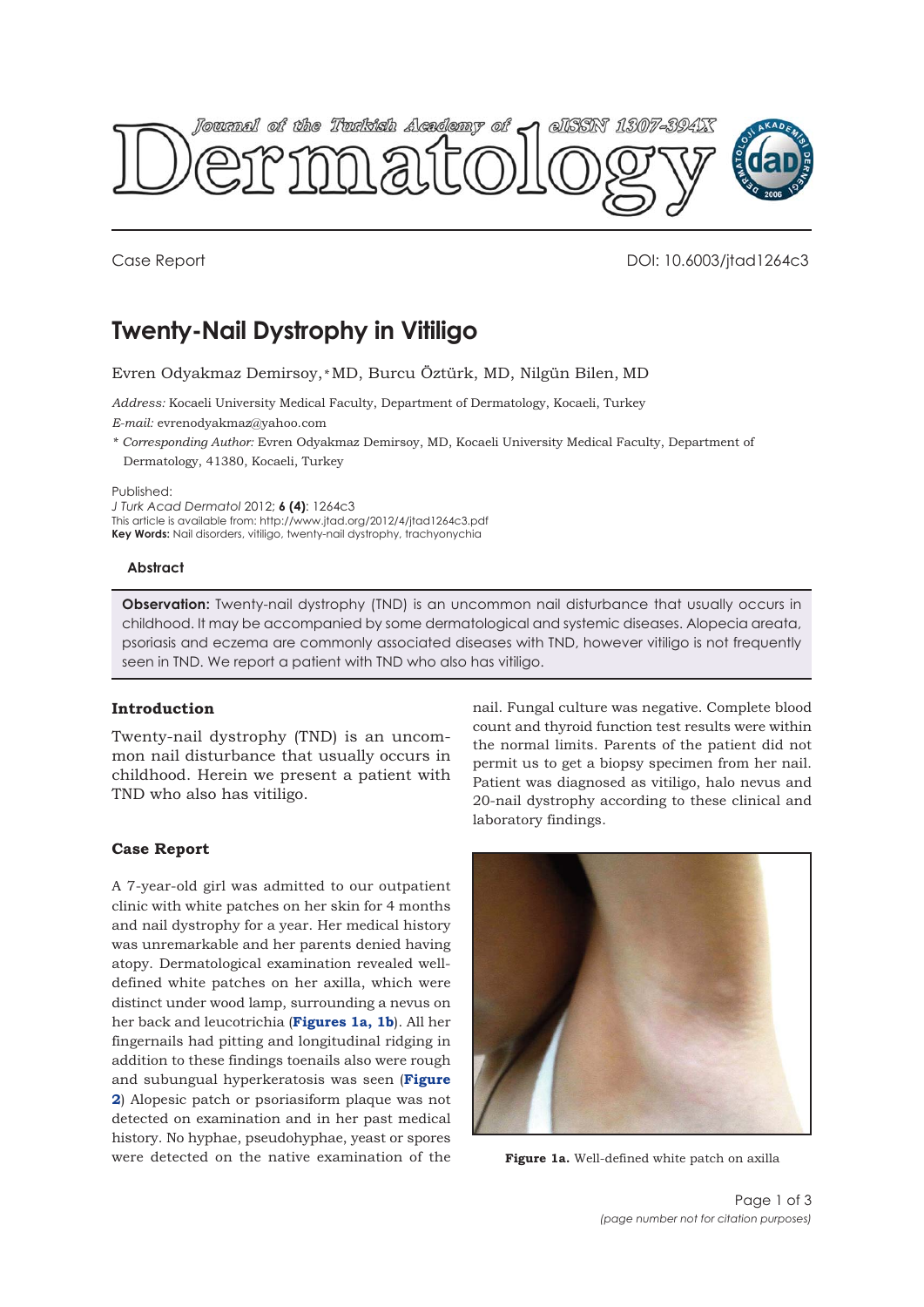<span id="page-1-0"></span>*J Turk Acad Dermato*l 2012; **6 (4)**: 1264c3. http://www.jtad.org/2012/4/jtad1264c3.pdf





**Figure 1b.** Halo nevus on the back **Figure 2.** Trachyonychia on the fingernails and toenails

# **Discussion**

Twenty-nail dystrophy or trachyonychia is a morphological explanation of dystrophic nails that is idiopathic or can be caused by several inflammatory disorders [**1**]. It may affect single or all twenty nails and it is usually bilateral and symmetrical [**2**]. Alternating elevation and depletion, pitting, excessive longitudinal striation of the nail plate, loss of nail luster, thin, fragile, rough and/or split nails and grayish-white change in color are commonly present [**2**]. All twenty nails were affected in our case.

Alopecia areata, lichen planus, atopic dermatitis and eczema are the most common seen diseases in association with TND [**3**]. It has also rarely been reported to be related with ichthyosis vulgaris, incontinentia pigmenti, IgA deficiency, hemolytic abnormalities, immune thrombocytopenic purpura and autoimmune hemolytic anemia [**2**]. Coexistence of vitiligo and TND is an extremely rare condition with five case reports in literature [**1, [4, 5, 6, 7](#page-2-0)**]. Vitiligo is an autoimmune disease that is characterized with depigmented patches on the skin. Unlike psoriasis, alopecia areata or lichen planus the nail is not expected as an involvement site in vitiligo and there is no study in literature about nail findings in patients with vitiligo. Absence of the any inflammatory, autoimmune or systemic disease except vitiligo in our case and presence of the other case reports in the literature led us think that the association of TND and vitiligo might not be just a coincidence.

The pathogenesis of TND is not known yet. It is thought that nail changes are primarily due to an autoimmune process since the frequent association with autoimmune dermatoses. In vitiligo a common autoimmune activity against the nail matrix and melanocytes was suggested to be the possible cause of this correlation [**[4](#page-2-0)**].

TND usually has spongiotic changes but lichenoid and psoriasiform changes have also been reported in histopathologic examinations [**2, [4](#page-2-0)**].

We presented this case to emphasize that vitiligo had to be kept in mind during the evaluation of patient with TND.

#### **References**

- 1. Peloro TM, Pride HB. Twenty-nail dystrophy and vitiligo: a rare association. J Am Acad Dermatol 1999; 40: 488-490. PMID: 10071326
- 2. Sehgal VN. Twenty nail dystrophy trachyonychia: an overview. J Dermatol 2007; 34: 361-366. PMID: 17535400
- 3. Tosti A, Piraccini B. Biology of nails an nail disorders. In: Fitzpatrick's Dermatology in General Medicine.